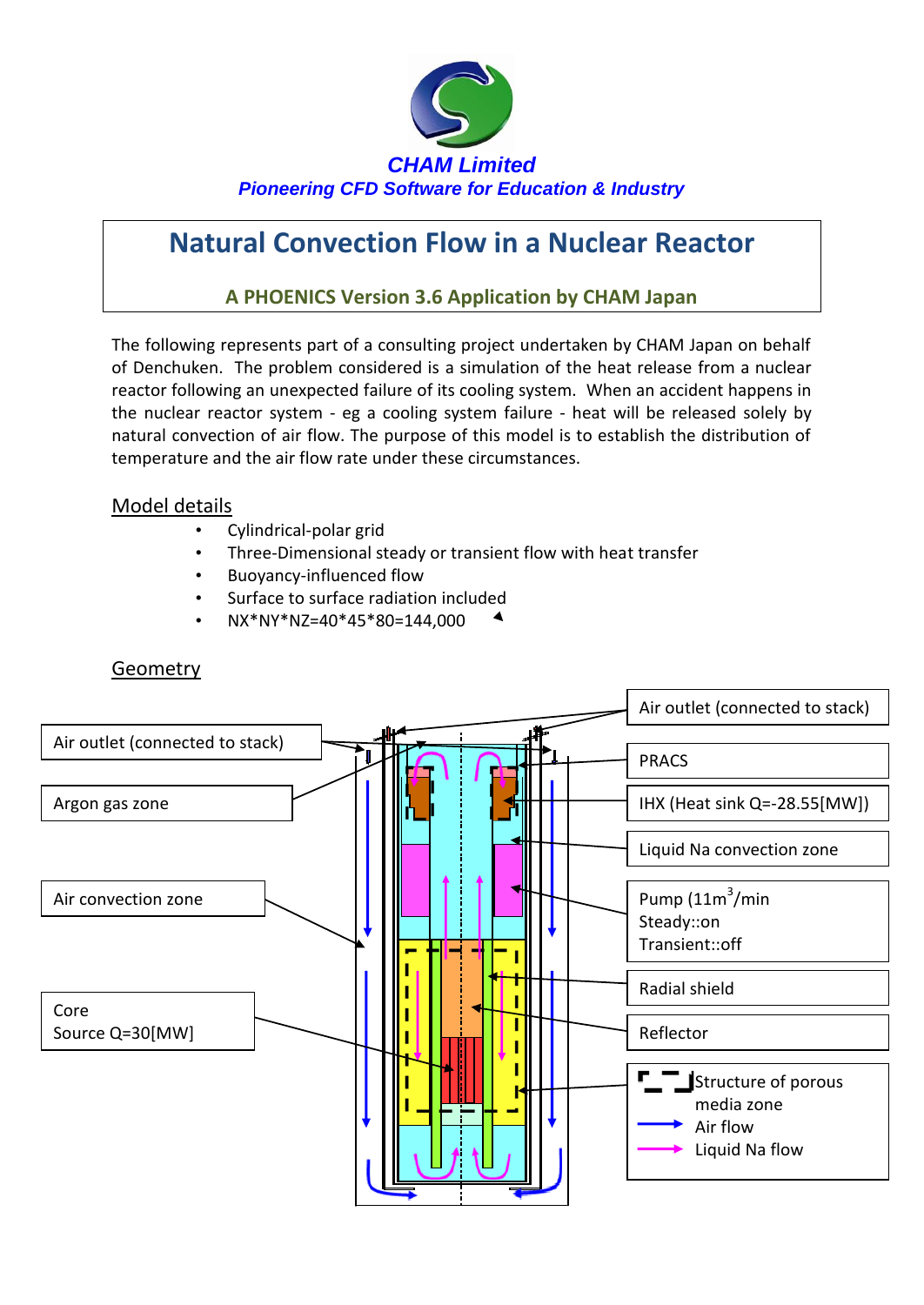

# Boundary Conditions

#### Heat source and heat sink

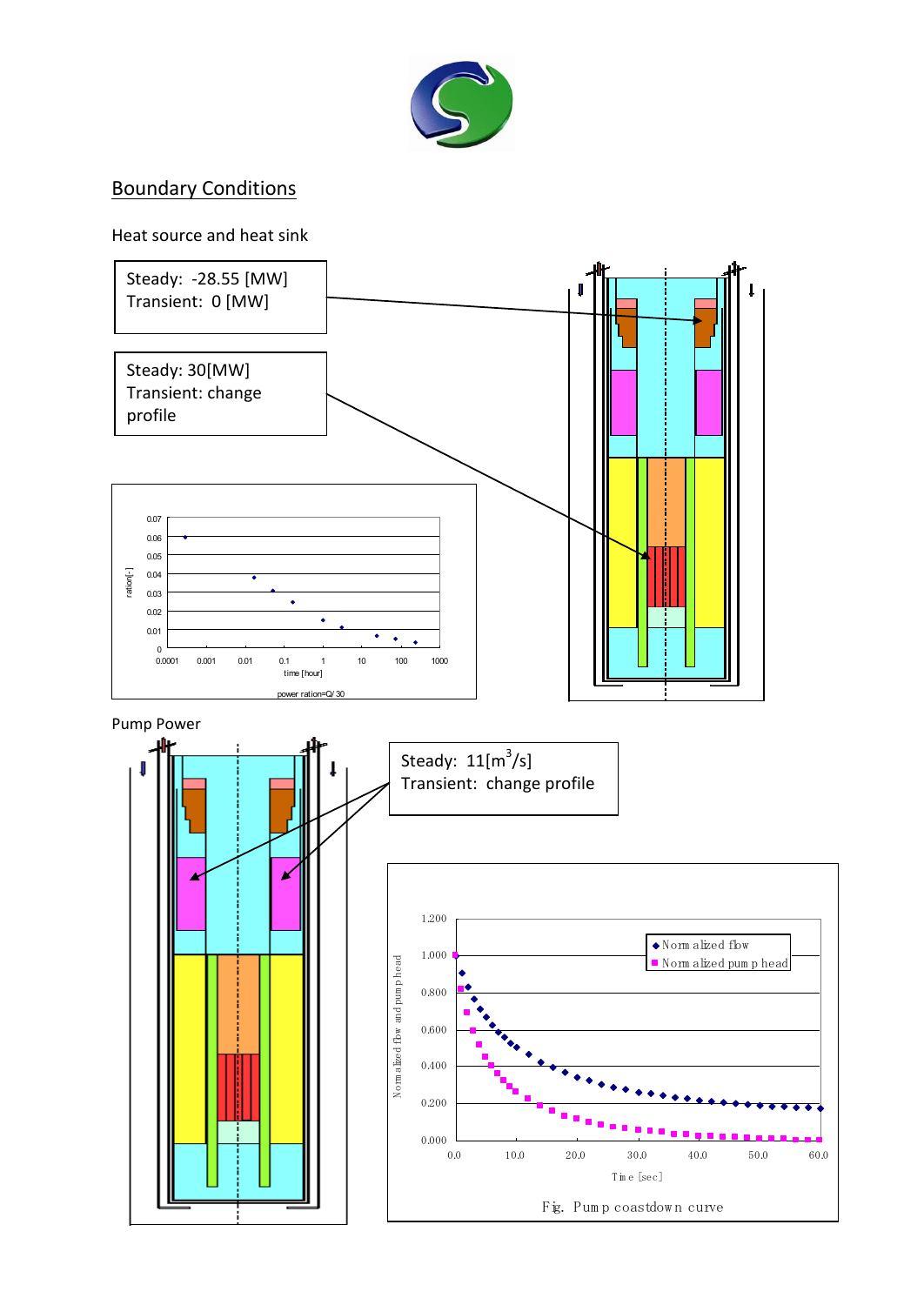

### Body Force (Buoyancy)

Liquid Na convection zone

$$
F = \beta \rho g (T - T_{\infty})
$$

Air convection zone

$$
F=\rho g
$$

Resistance force in the porous medium zone:

$$
F = K\rho U^2
$$

where K: Pressure resistance coefficient. (This is different in each zone.) p: density U: velocity

**Radiation** 

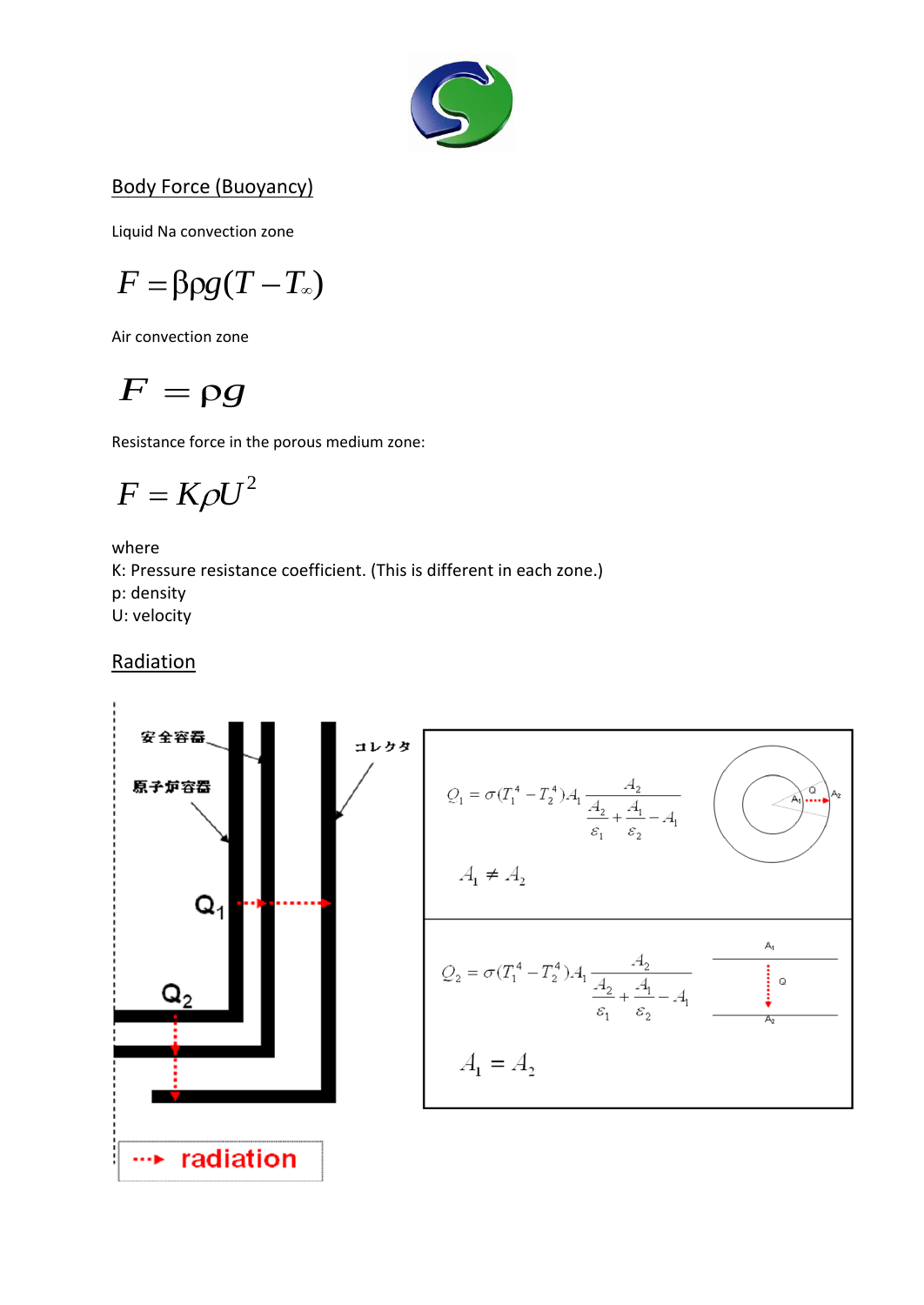

Energy source in the porous medium zone



where

$$
\begin{aligned} \bigotimes C_{P} \bigotimes_{\mathcal{A}} &= V_{liq} \rho_{liq} C_{Pliq} + V_{solid} \rho_{solid} C_{P solid} \\ k_{ef} &= V_{solid} k_{solid} + V_{solid} k_{liq} \\ V_{sol} &= 1 - V_{liq} \end{aligned}
$$

#### Pressure value in the air convection zone boundary

The value of pressure in the air convection zone boundary is renewed while it is calculated from the next experience equation.

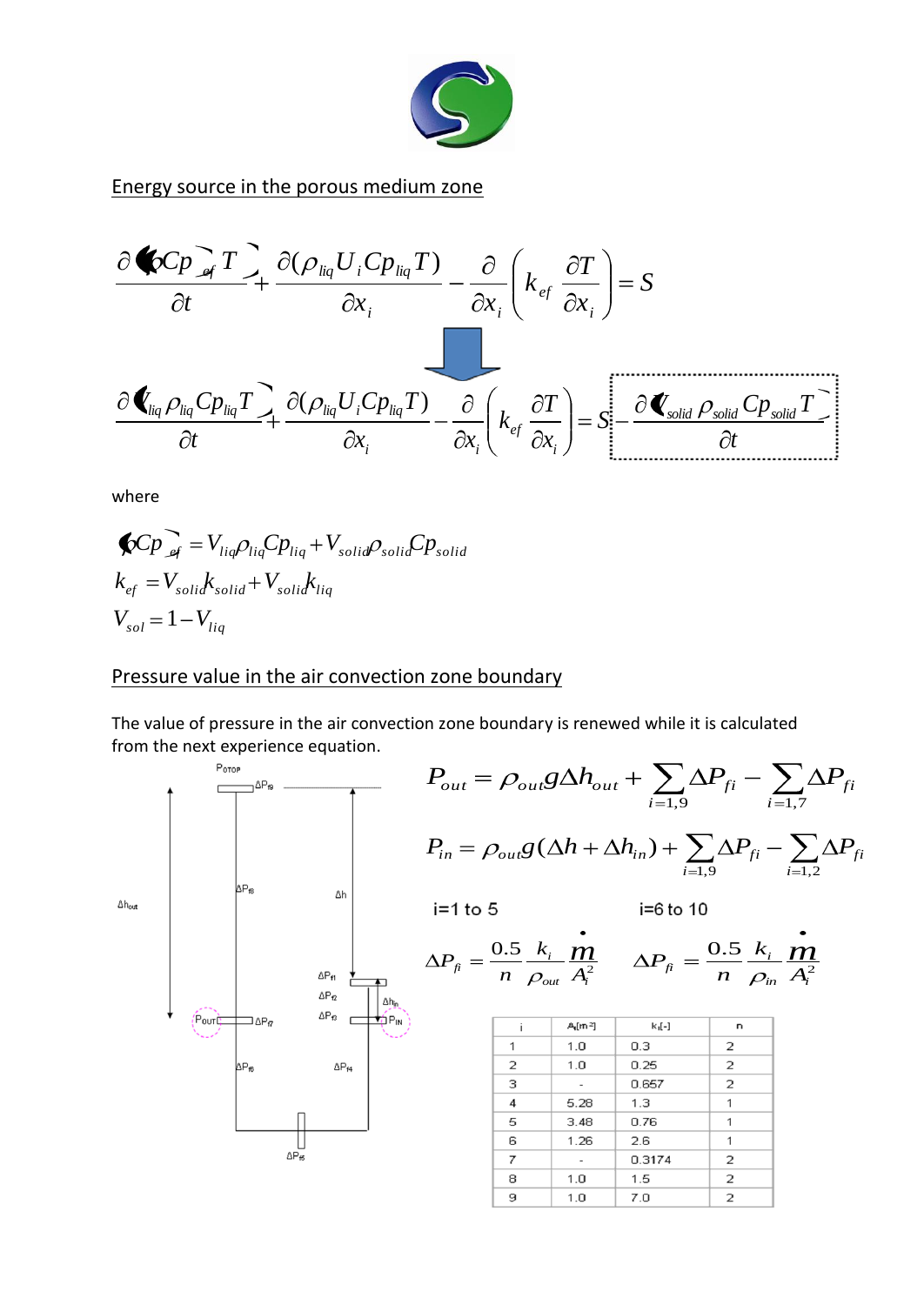

### **Result**

Maximum temperature [C˚]

Experimental data: 550 ˚C PHOENICS result: 540.6699 °C

| Temperature, øC |  |
|-----------------|--|
| 540.6699        |  |
| 508.1281        |  |
| 475.5862        |  |
| 443.0443        |  |
| 410.5024        |  |
| 377.9606        |  |
| 345.4187        |  |
| 312.8768        |  |
| 280.3350        |  |
| 247.7931        |  |
| 215.2512        |  |
| 182.7094        |  |
| 150.1675        |  |
| 117.6256        |  |
| 85.08374        |  |
| 52.54187        |  |
| 20.00000        |  |
|                 |  |



Temperature distribution (steady)

Pressure drop [MPa] in Na convection zone

Experimental data: 2.5 PHOENICS result: 2.51 Pressure, Pa 145710.7 129997.4 114284.0 --------<br>98570.69 82857.35 67144.02 51430.68 35717.34 20004.00 4290.662  $-11422.68$  $-27136.01$  $-42849.35$  $-58562.69$  $-74276.03$  $-89989.37$  $-105702.7$ 

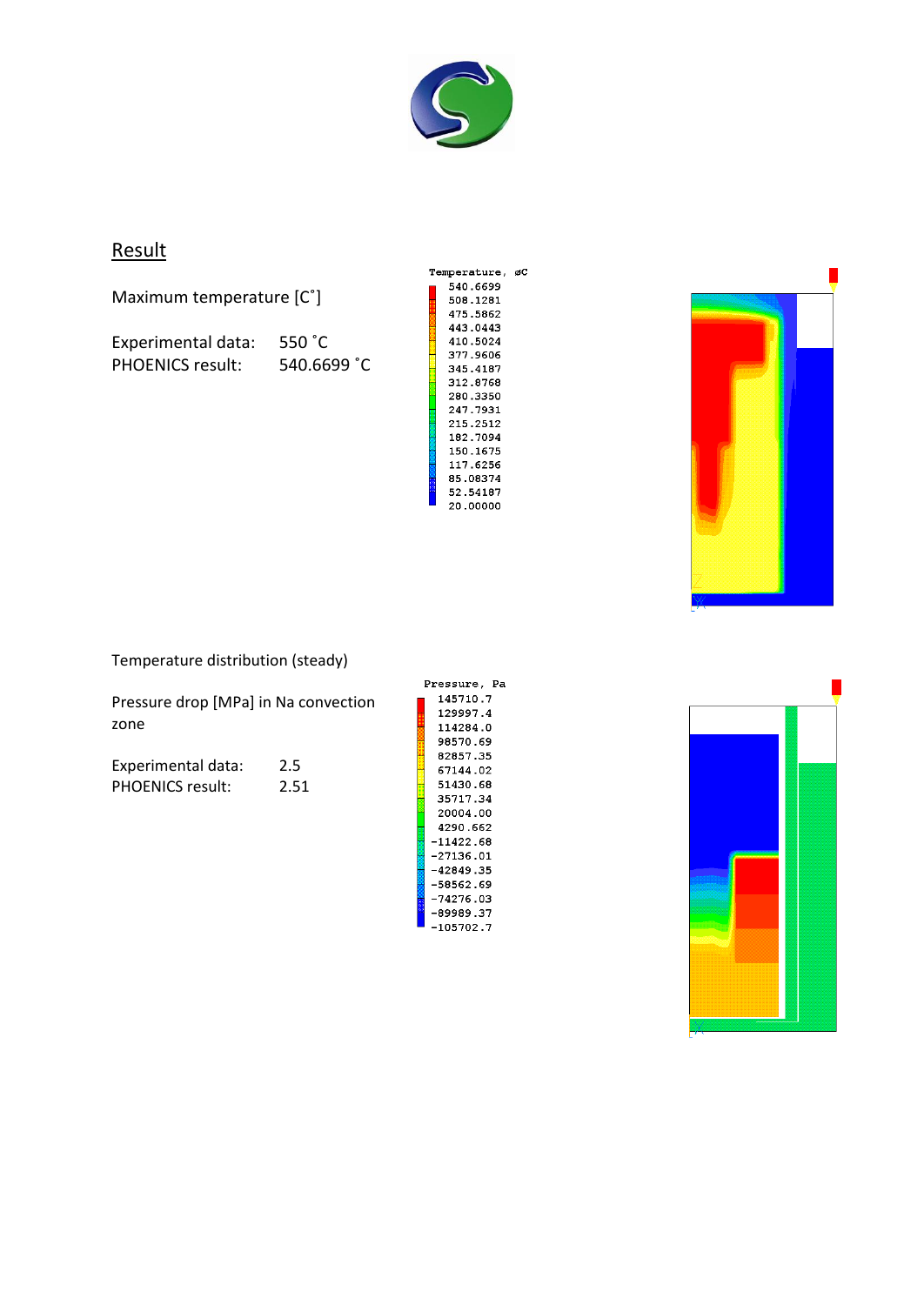

# Pressure distribution (steady)





Maximum temperature in the liquid Na convection zone